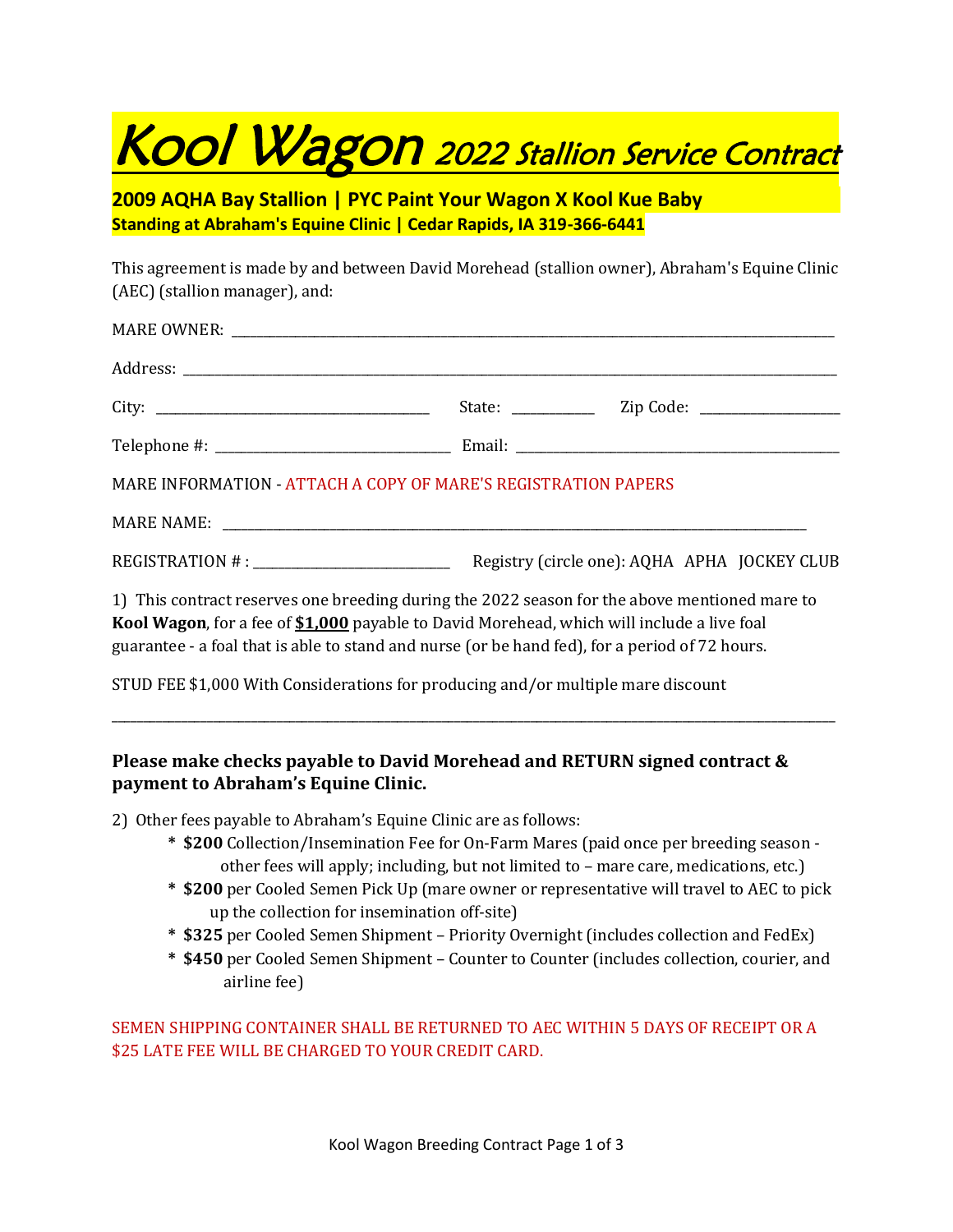3) AEC will make every attempt to satisfy all breeding commitments. Kool Wagon has excellent semen; it is in great demand on collections days during the breeding season. Therefore, the mare owner or veterinarian must give at least a 24-hour notice when semen is needed. Priority is given to mares at AEC and then priority is assigned by order of notice given.

**Collection days are Monday, Wednesday, and Friday. Order confirmation must be placed by phone to our office (319-366-6441) before 10am central time on collection days.**

4) The mare shall be in sound breeding condition, free from infectious and/or contagious diseases, and current on all vaccinations and deworming, prior to breeding. A current negative Coggins test and health and immunization records shall accompany the mare if managed at AEC. AEC reserves the right to refuse any mare presented in unsatisfactory condition.

5) AEC will meet or exceed the standard of care for all mares/foals on premises. AEC will examine on site mares for reproductive and overall health and will administer medical care and farrier service as deemed necessary. The mare owner agrees to pay for needed medical treatments/farrier services necessary to provide the standard of care by AEC. Other than as provided in this agreement, AEC shall not be liable in any way for the mare failing to conceive, loss of pregnancy, injury, illness, or death of the mare or foal in their care for the purpose of fulfilling this contract. Insurance is the responsibility of the mare owner, and AEC can assist with insurance forms for coverage on a mare, foal or foal in utero.

6)AEC will collect, evaluate, and inseminate on farm or ship an industry standard dose of live semen in viable condition and will provide analysis when shipped. AEC cannot control circumstances after the semen has left their possession, and AEC assumes no responsibility and makes no guarantee of quality or delivery via FedEx, UPS or counter to counter airline transit.

7)The mare shall be examined by ultrasound to determine pregnancy between 14 and 18 days post ovulation. Pregnancy status shall be reported at that time to AEC; should the mare check open, arrangements can be made for additional shipments of semen and an additional payment of collection/shipping shall be assessed.

8) Should the mare fail to conceive after 3 heat cycles via artificial insemination with cooled shipped semen, the Mare Owner shall be given the opportunity to bring the mare to AEC for on-site insemination OR an APPROVED mare can be substituted during the current season. Should no pregnancy result, this contract can be renewed in the 2023 breeding season with acknowledgement and agreement from the mare owner that a rebreed fee shall be assessed. All charges from a season (as stated in Sections 1 and 2) shall be paid in full before the closing of this contract for the year - failure to do so will result in ineligibility of the mare for rebreed services the following season. Should semen be sent for the mare named in this contract, and/or an approved substitute, for 3 heat cycles throughout 2 consecutive breeding seasons and no pregnancy has resulted, this contract shall become void.

9) If Kool Wagon is unable to service the mare at any time, for any reason including death, illness, accident, or change of ownership, this contract will become void and stud fee will be refunded.